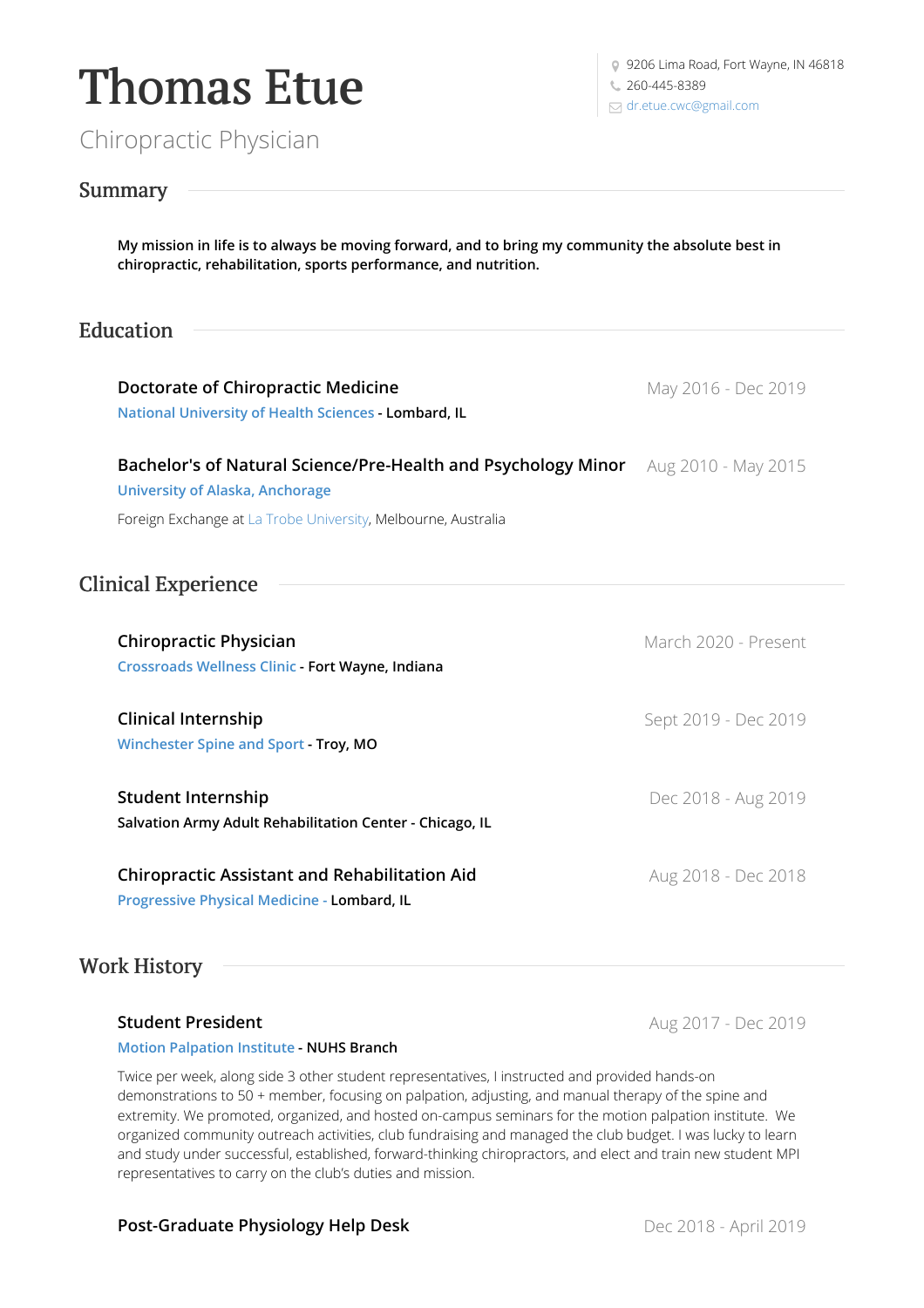| National University of Health Sciences - Physiology Department                                    |                     |
|---------------------------------------------------------------------------------------------------|---------------------|
| <b>Teaching Assistant - Anatomy</b><br>National University of Health Sciences- Anatomy Department | Aug 2016 - Aug 2017 |
| <b>Academic Tutor- Anatomy and Physiology</b><br><b>University of Alaska, Anchorage</b>           | 2014 - 2015         |
| Alaskan Tour Guide<br>Skagway Street Car, Co - Skagway, AK                                        | 2015 - 2016         |
| <b>City Transit Driver</b><br>Smart Bus Shuttle - Skagway, AK                                     | $2013 - 2015$       |
| Lifeguard<br><b>University of Alaska, Anchorage - Seawolf Sports Complex</b>                      | $2013 - 2014$       |
| Alaskan Wilderness Tour Guide<br>Packer Expeditions - Skagway, AK                                 | $2008 - 2009$       |

## Independent Coursework

| • Motion Palpation Institute: |
|-------------------------------|
|-------------------------------|

- **Clinical Assessment & Management of the Disc (Lombard, IL - 2019)**
- **Mastering Gait (St. Louis, MO - 2019)**
- **Full-Spine Analysis (X3) (2016-2019)**
- **Full-Spine "Adjustathon" (X3) (2016-2019)**
- **Sports Symposium: Hip & Pelvis (Lombard, IL - 2017)**
- **Sports Symposium: Foot & Ankle (Lombard, IL - 2018)**
- **Sports Symposium: Shoulder (Lombard, IL - 2019)**
- **Extremities Analysis and Adjustments (Lombard, IL - 2017)**
- **Upper Dynamic Movement Assessment (Lombard, IL - 2018)**
- **Lower Dynamic Movement Assessment (Lombard, IL - 2019)**
- **Management of Pregnant & Pediatric Patients (X2) (Lombard, IL - 2018)**
- **McKenzie Method of [Mechanical](https://chiropractic.mckenzieinstitute.org/patients/) Diagnosis and Therapy (MDT) - Part A: Lumbar Spine (Lombard, IL - 2018)**
- **McKenzie Method of Mechanical Diagnosis and Therapy (MDT) - Part B: Cervical & Thoracic Spin (Lombard, IL - 2018)**
- **McKenzie Method of Mechanical Diagnosis and Therapy (MDT) - Part C: Advanced Lumbar and Lower Extremities (Lombard, IL - 2019)**
- **McKenzie Method of Mechanical Diagnosis and Therapy (MDT) - Part D: Advanced Cervical and Upper Extremities (Troy, MO - 2019)**
- **Dynamic [Neuromuscular](https://www.rehabps.com/REHABILITATION/Home.html) Stabilization (DNS) - Clinical Course A (Lombard, IL - 2017)**
- **Dynamic Neuromuscular Stabilization (DNS) - Clinical Course B (Steubenville, Ohio - 2018)**
- **Dynamic Neuromuscular Stabilization (DNS) - Weight Lifting (Lombard, IL - 2019)**
- **Dynamic Neuromuscular Stabilization (DNS) - Exercise ll (Troy, MO - 2019)**
- **Dynamic Neuromuscular Stabilization (DNS) - Golf (Troy, MO - 2019)**
- **A World of Hurt: A Guide to Classifying Pain - Annie O'Connor, Tom Lotus and Gina Sirchio (X2) (2017)**
- **[Neurodynamics](https://www.neurodynamicsolutions.com/) Upper and Lower Quarter - Michael Shacklock (2018)**
- **Gestalt [Education:](https://www.gestaltedu.com/) TMJ Dysfunction (Troy, MO - 2019)**
- **Athlete [Enhancement](http://www.athlete-enhancement.com/): Stability - Rich Ulm (Lombard, IL - 2018)**
- **Athlete Enhancement: Soft Tissue and Trigger Point Release - Rich Ulm (Lombard, IL - 2017)**